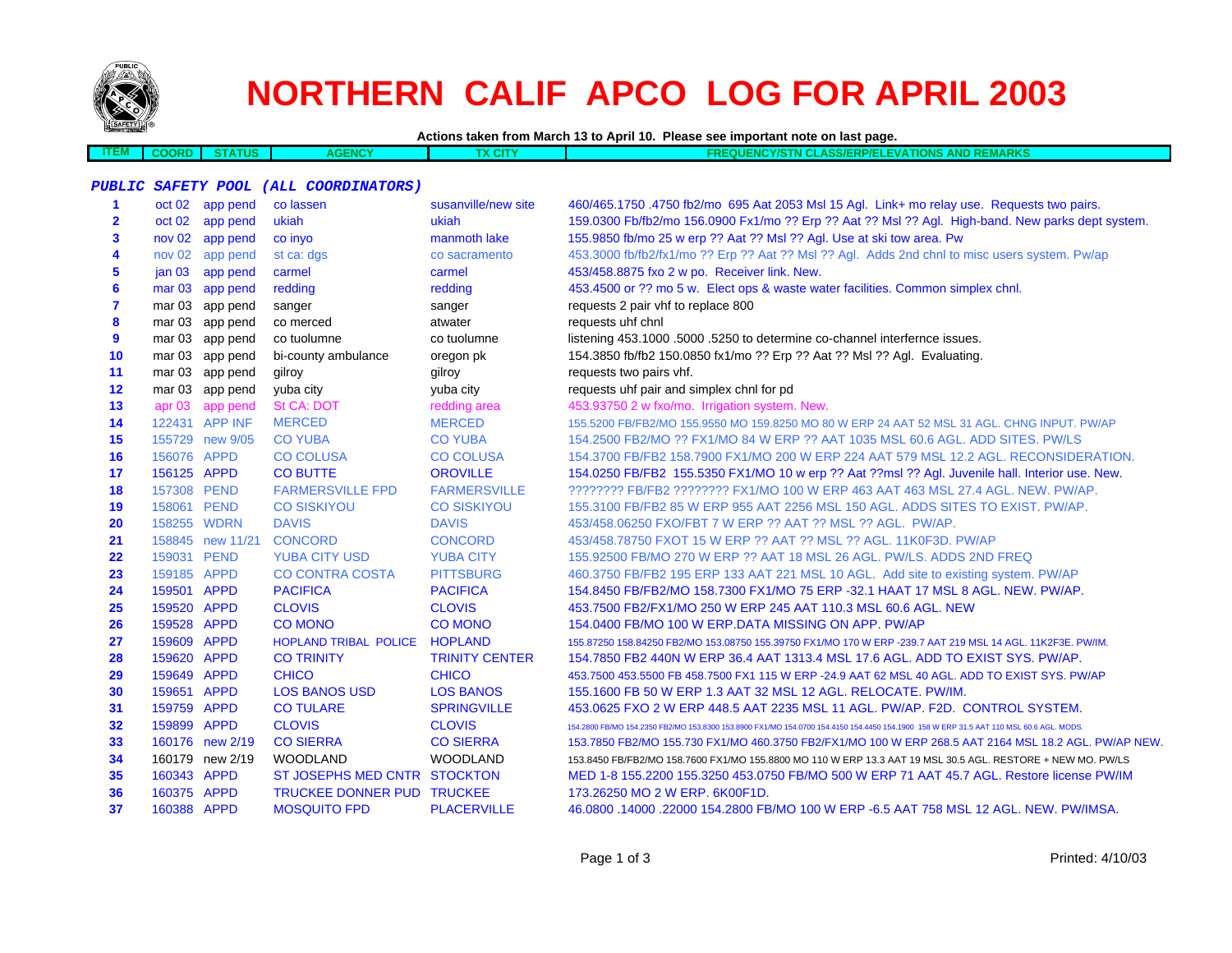| 38               | 160594 APPD    |                 | ST CA: CHP                            | <b>REDDING</b>        | 154.8150 FX1 63 W ERP -38.7 AAT 196.3 MSL 24.4 AGL, ADD CLERS STN & CORRECT DATA, PW/AP                  |  |  |
|------------------|----------------|-----------------|---------------------------------------|-----------------------|----------------------------------------------------------------------------------------------------------|--|--|
| 39               | 160601 new 3/1 |                 | <b>SANTA CLARA</b>                    | <b>SANTA CLARA</b>    | 458,91250 MO 2 W ERP, 11K0 F3E AND F2D EMISSIONS. ADD FREQ.                                              |  |  |
| 40               | 160615 PEND    |                 | <b>CO SANTA CLARA</b>                 | <b>CO SANTA CLARA</b> | 151.1450 FB/FB2 159.1200 FX1/MO 151.4900 MO 400 W ERP ?? AAT 1307 MSL 24.4 AGL. Add 11K2 EMISSION, PW/AP |  |  |
| 41               | 160665 APPD    |                 | <b>DELANO COMM CORR FAC</b>           | <b>DELANO</b>         | 154,02500 FB/MO 7 W ERP -1 AAT 77 MSL 9.1 AGL, RESTORE EXP LIC, PW/IMSA.                                 |  |  |
| 42               | 160770 APPD    |                 | <b>MAD RIVER COMM HOSP</b>            | <b>ARCATA</b>         | 152,00750 FB 145 W ERP -51.7 AAT 44 MSL 28 AGL, PAGING, PW/IMSA.                                         |  |  |
| 43               | 160881 PEND    |                 | <b>CO YUBA</b>                        | <b>OREGON PK</b>      | 453.2250 FB2/FX1/MO 89 W ERP 438 AAT 1035 MSL 62.5 AGL. RELOCATE, PW/LS.                                 |  |  |
| 44               | 160896 APPD    |                 | <b>CO SAN JOAQUIN</b>                 | <b>ESCALON</b>        | 460.2250 FB 465.1250 .3500 .4750 FX1 90 W ERP 31 AAT 30 MSL 10 AGL. PW/AP ADD 11K2 EMISSION.             |  |  |
| 45               | 160893 APPD    |                 | <b>CO SAN JOAQUIN</b>                 | <b>CO SAN JOAQUIN</b> | 465,4750 MO 100 W ERP. PW/AP. ADD 11K2 EMISSION.                                                         |  |  |
| 46               | 160949 APPD    |                 | <b>CO SAN JOAQUIN</b>                 | <b>STOCKTON</b>       | 460.2250 FB 465.1250 .2250 .3500 FX1 90 W ERP 29 AAT 16 AGL, PW/AP, ADD 11K2 EMISSION.                   |  |  |
| 47               | 160895 APPD    |                 | <b>CO SAN JOAQUIN</b>                 | <b>MANTECA</b>        | 460.3500 .4750 FB/FB2 465.1250 .3500 FX1 90 W ERP 8 AAT 11 MSL 10 AGL. PW/AP, ADD 11K2 EMISSION          |  |  |
| 48               | 161014 PEND    |                 | <b>OAKLAND</b>                        | <b>OAKLAND</b>        | 453,9250 FB2/FX1/MO 20 W ERP ?? AAT 22 MSL 13.7 AGL, PW/AP, NEW                                          |  |  |
| 49               |                | 161033 new 3/14 | CO MONO                               | CO MONO               | 154,8000 FB2 155,19000 FX1/MO 100 W ERP 768 AAT 3120 MSL 5 AGL, ADDS 2 SITES, PW/AP                      |  |  |
| 50               | 161037 WDRN    |                 | CO MONO                               | CO MONO               | 153,8600 FB2 50 W ERP -172 AAT 2357 MSL 9 AGL, ADD NEW SITE, PW/AP                                       |  |  |
| 51               | 161083 APPD    |                 | ROUND VALLEY TRIBAL POLICE            | COVELO (MEND)         | 155,8950 FB/MO 40 W ERP 7.6 AAT 396.2 MSL 13.8 AGL. NEW VHF, PW/AP.                                      |  |  |
| 52               | 161874 APPD    |                 | <b>CO MONTEREY</b>                    | <b>GREENFIELD</b>     | 156,0150 FX1 40 W ERP -147 AAT 87 MSL 9 AGL, ADD TO EXIST SYSTEM, PW/AP                                  |  |  |
| 53               | 161875 PEND    |                 | <b>SIERRA LIFE SUPPORT</b>            | <b>SUSANVILLE</b>     | 155,1000 FB/MO 453,1500 FB2/FX1/MO 60 W ERP 225 AAT 1675 MSL 12 AGL, NEW, PW/AP                          |  |  |
| 54               |                | 162155 APP INF  | <b>SAN FRANCISCO</b>                  | <b>SAN FRANCISCO</b>  | 453.6750 FB2/FX1/MO 20 W ERP ?? AAT 152.4 MSL 12.1 AGL, NEW, PW/AP.                                      |  |  |
| 55               | 162449 APPD    |                 | <b>SALINAS VLY MEM HOSP HOLLISTER</b> |                       | 163,2500 FB 150 W ERP -98 AAT 17 MSL 8.2 AGL, RESTORE PAGING LIC PW/IM.                                  |  |  |
| 56               | 162681 APPD    |                 | <b>BALD MTN FIRE DEPT</b>             | <b>AUBERRY (FRS)</b>  | 156,0900 MO 50 W ERP. PW/IMSA, TACTICAL CHANNEL.                                                         |  |  |
| 57               | 162702 APPD    |                 | <b>TADLOCK &amp; ASSOC</b>            |                       | PINE HILL/BANNER MT 453.0125 FB6/FX1/MO6 80 W ERP 46.9 AAT 1189 MSL 30 AGL. NEW, NB, YG/PCIA.            |  |  |
| 58               |                | 162748 new 4/07 | <b>CUPERTINO</b>                      | <b>CUPERTINO</b>      | 158.7450 MO 5 W ERP. 11K2F3E.                                                                            |  |  |
| 59               |                | 162771 new 4/07 | <b>CO YUBA</b>                        | <b>WHEATLAND</b>      | 460.2750 FB2 75 W ERP ?? AAT 29.3 MSL 24.4 AGL, ADD STN TO EXIST SYST, AP/LS.                            |  |  |
| 60               | 162826 PEND    |                 | <b>BI-COUNTY AMBULANCE OREGON PK</b>  |                       | 154,3850 FB2 150,0850 FX1/MO 18 ERP 445 AAT 1035 MSL 48 AGL, ADDS TO EXIST SYS, PW/AP                    |  |  |
| 470-512 MHz POOL |                |                 |                                       |                       |                                                                                                          |  |  |
| 61               |                | jul 02 app pend | csu: hayward                          | hayward               | 488.6125 Fb/fb2/mo/fx1 ?? w erp ?? aat ?? Msl ?? agl. New system.                                        |  |  |
| 62               |                | nov 02 app pend | st ca: oes                            | bay area (coord chnl) | ???.???? Fb/fb2/fx1/mo ?? W erp ?? Aat ??msl ??agl. Bay inter-agency intercom.                           |  |  |

|                |                               |             | way allow powers which is a constructed in the compact of the construction and interest and interest and |
|----------------|-------------------------------|-------------|----------------------------------------------------------------------------------------------------------|
| 63 160777 APPD | RICHARD SUSAINATHAN SAN BRUNO |             | 483.3500 FB6/MO 5 W ERP 412 AAT 368 MSL 85 AGL. IG/UTC.                                                  |
|                |                               | ALUM ROCK ? | 488.4500 FB6/MO 35 W ERP -7.8 AAT 292 MSL 60.9 AGL. NEW. IG/UTC                                          |

483.3500 FB6/MO 5 W ERP 412 AAT 368 MSL 85 AGL. IG/UTC.